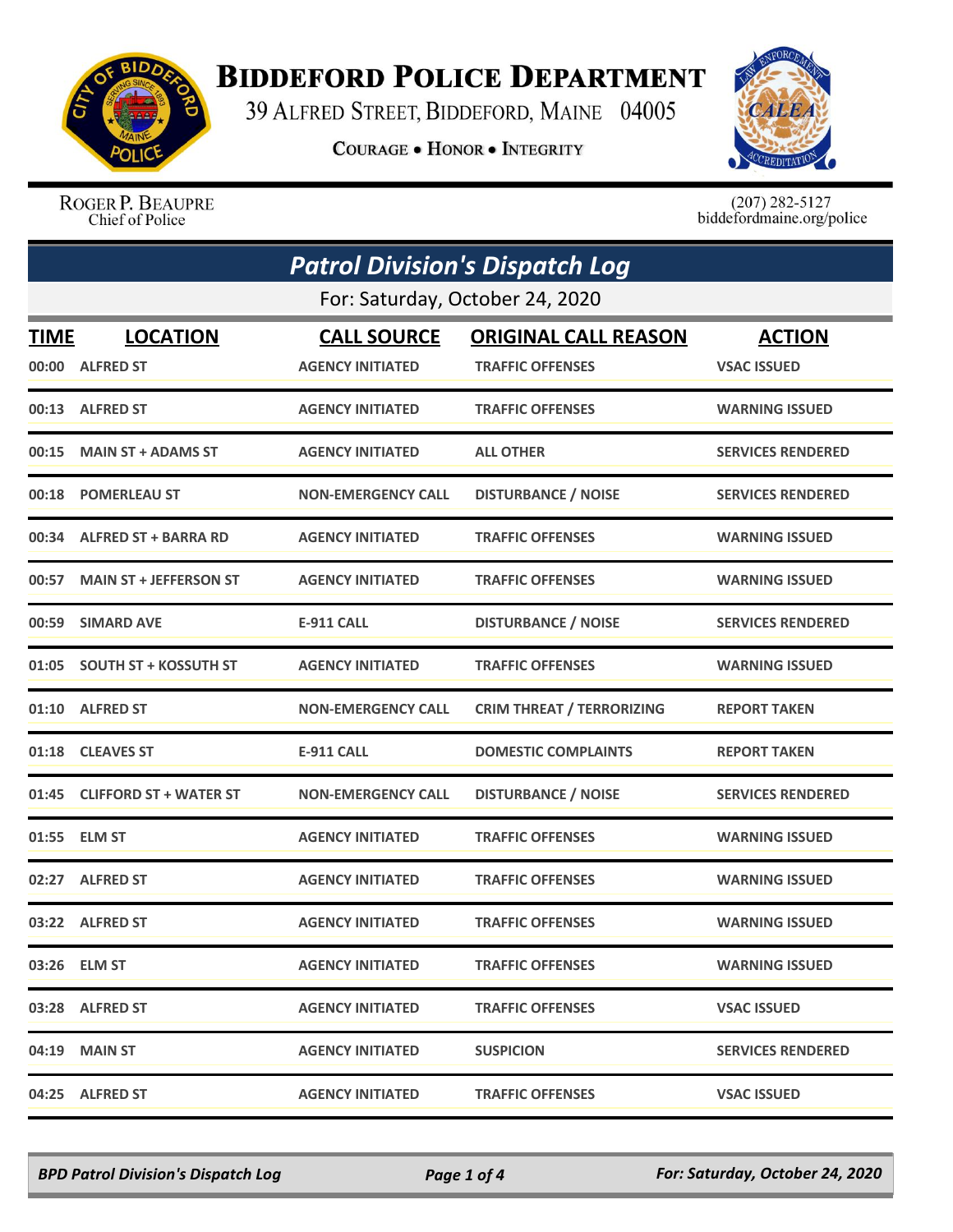| <b>TIME</b>                                                                                                   | <b>LOCATION</b>                    | <b>CALL SOURCE</b>        | <b>ORIGINAL CALL REASON</b>                                             | <b>ACTION</b>                |
|---------------------------------------------------------------------------------------------------------------|------------------------------------|---------------------------|-------------------------------------------------------------------------|------------------------------|
|                                                                                                               | 04:36 ALFRED ST                    | <b>AGENCY INITIATED</b>   | <b>TRAFFIC OFFENSES</b>                                                 | <b>VSAC ISSUED</b>           |
|                                                                                                               | 04:39 HILL ST + COTTAGE ST         | <b>AGENCY INITIATED</b>   | <b>WARRANT ARREST</b>                                                   | <b>ARREST(S) MADE</b>        |
|                                                                                                               | <b>CHARGE: WARRANT ARREST</b>      |                           | OFFENDER: JASON MICHAEL PROVENCHER  AGE: 45  RESIDENT OF: BIDDEFORD, ME |                              |
|                                                                                                               | 04:59 ALFRED ST                    | <b>AGENCY INITIATED</b>   | <b>TRAFFIC OFFENSES</b>                                                 | <b>VSAC ISSUED</b>           |
|                                                                                                               | 05:43 FOSS ST + KING ST            | <b>NON-EMERGENCY CALL</b> | <b>SUSPICION</b>                                                        | <b>GONE ON ARRIVAL</b>       |
|                                                                                                               | 05:59 ALFRED ST                    | <b>NON-EMERGENCY CALL</b> | <b>FIREFIGHTER CALLBACK</b>                                             | <b>SERVICES RENDERED</b>     |
|                                                                                                               | 06:38 ALFRED ST + MYRTLE ST        | <b>AGENCY INITIATED</b>   | <b>TRAFFIC OFFENSES</b>                                                 | <b>WARNING ISSUED</b>        |
|                                                                                                               | 06:57 WINTER GARDEN                | <b>NON-EMERGENCY CALL</b> | <b>PARKING COMPLAINT</b>                                                | <b>SERVICES RENDERED</b>     |
|                                                                                                               | 07:10 ALFRED ST                    | <b>AGENCY INITIATED</b>   | <b>SUSPICION</b>                                                        | <b>NEGATIVE CONTACT</b>      |
|                                                                                                               | 07:54 ALFRED ST + BOULDER WAY      | <b>E-911 CALL</b>         | <b>SUSPICION</b>                                                        | <b>SERVICES RENDERED</b>     |
|                                                                                                               | 09:08 GEORGE ST                    | <b>WALK-IN AT STATION</b> | <b>SUSPICION</b>                                                        | <b>SERVICES RENDERED</b>     |
|                                                                                                               | 09:18 MIDDLE ST                    | <b>NON-EMERGENCY CALL</b> | <b>ANIMAL COMPLAINT</b>                                                 | <b>SERVICES RENDERED</b>     |
|                                                                                                               | 09:18 HILL ST                      | <b>NON-EMERGENCY CALL</b> | <b>DRUG TAKE BACK</b>                                                   | <b>SERVICES RENDERED</b>     |
|                                                                                                               | 09:22 ALFRED ST                    | <b>NON-EMERGENCY CALL</b> | <b>DOMESTIC COMPLAINTS</b>                                              | <b>ARREST(S) MADE</b>        |
|                                                                                                               | CHARGE: DOMESTIC VIOLENCE STALKING |                           | OFFENDER: DANIEL MATTHEW LOPES  AGE: 35  RESIDENT OF: PITTSFIELD, NH    |                              |
|                                                                                                               | 09:54 MAIN ST                      | <b>NON-EMERGENCY CALL</b> | <b>DRUNKENNESS</b>                                                      | <b>NEGATIVE CONTACT</b>      |
|                                                                                                               | 10:22 SUMMER ST                    | <b>E-911 CALL</b>         | <b>DOMESTIC COMPLAINTS</b>                                              | <b>REPORT TAKEN</b>          |
|                                                                                                               | 10:35 HIGH ST                      | <b>E-911 CALL</b>         | <b>THEFT</b>                                                            | <b>REPORT TAKEN</b>          |
|                                                                                                               | <b>11:08 MAIN ST</b>               | <b>WALK-IN AT STATION</b> | <b>SUSPICION</b>                                                        | <b>REFERRED OTHER AGENCY</b> |
|                                                                                                               | 12:12 POOL ST + WEST ST            | <b>E-911 CALL</b>         | 911 MISUSE                                                              | <b>DISPATCH HANDLED</b>      |
|                                                                                                               | <b>12:28 MAIN ST</b>               | <b>AGENCY INITIATED</b>   | <b>VIOL OF BAIL CONDITIONS</b>                                          | <b>ARREST(S) MADE</b>        |
| OFFENDER: RAISHEAN EVAN MARKIE  AGE: 19  RESIDENT OF: SHAPLEIGH, ME<br>CHARGE: VIOLATING CONDITION OF RELEASE |                                    |                           |                                                                         |                              |
|                                                                                                               | <b>13:14 FORTUNES ROCKS RD</b>     | <b>E-911 CALL</b>         | 911 MISUSE                                                              | <b>WARNING ISSUED</b>        |
|                                                                                                               | 13:17 STATE ST                     | <b>WALK-IN AT STATION</b> | <b>TRESPASSING</b>                                                      | <b>FIELD INTERVIEW</b>       |
|                                                                                                               | 14:17 GRANITE ST                   | <b>NON-EMERGENCY CALL</b> | <b>ANIMAL COMPLAINT</b>                                                 | <b>SERVICES RENDERED</b>     |

*BPD Patrol Division's Dispatch Log Page 2 of 4 For: Saturday, October 24, 2020*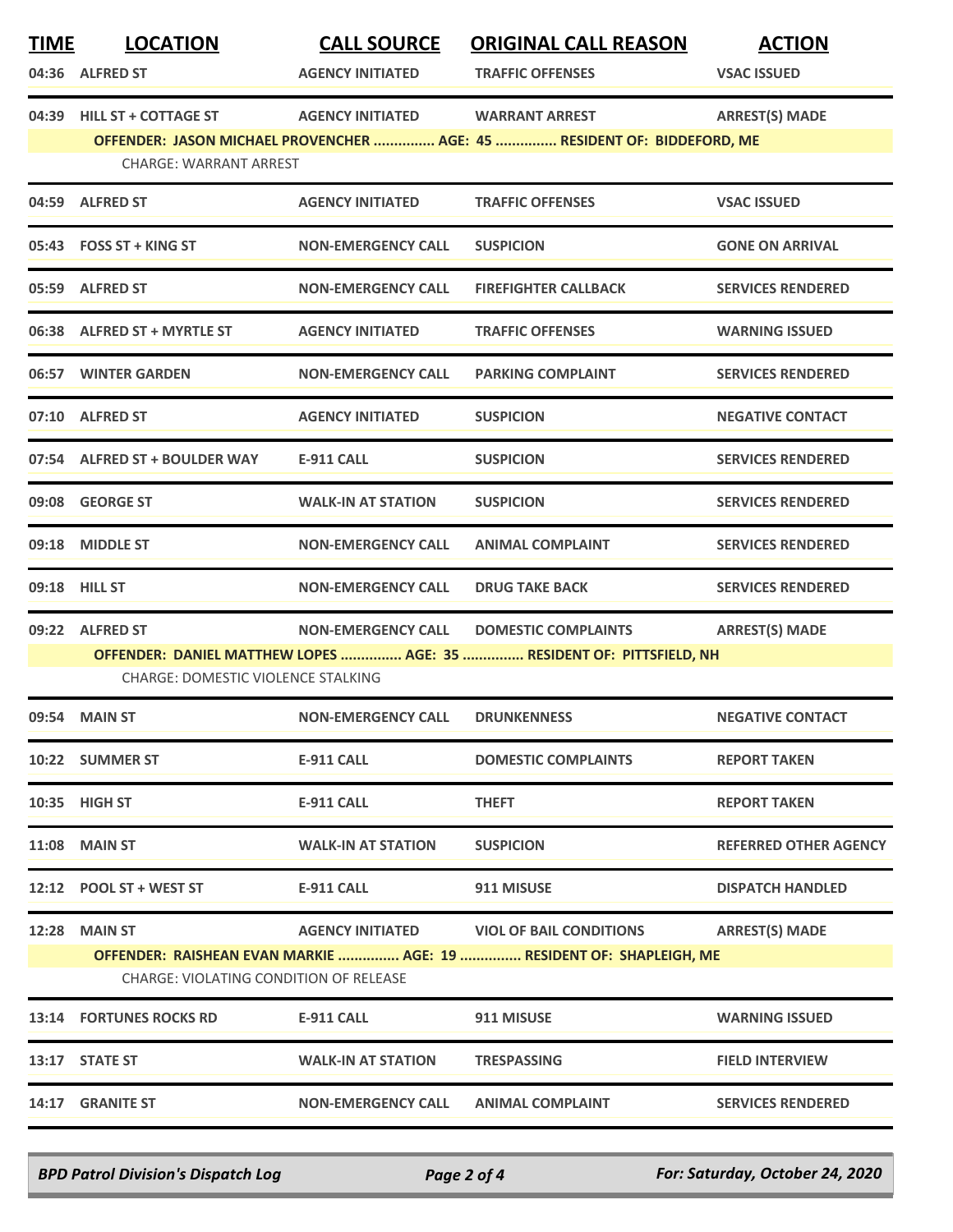| <b>TIME</b> | <b>LOCATION</b>                | <b>CALL SOURCE</b>        | <b>ORIGINAL CALL REASON</b>   | <b>ACTION</b>                |
|-------------|--------------------------------|---------------------------|-------------------------------|------------------------------|
|             | 14:20 MIDDLE ST                | <b>NON-EMERGENCY CALL</b> | <b>ANIMAL COMPLAINT</b>       | <b>SERVICES RENDERED</b>     |
|             | 14:29 ALFRED ST                | <b>NON-EMERGENCY CALL</b> | <b>MENTAL ILLNESS CASES</b>   | <b>SERVICES RENDERED</b>     |
|             | 14:46 OCEAN EDGE LN            | <b>E-911 CALL</b>         | 911 MISUSE                    | <b>DISPATCH HANDLED</b>      |
|             | 14:52 GUINEA RD                | <b>NON-EMERGENCY CALL</b> | <b>WEAPONS</b>                | <b>SERVICES RENDERED</b>     |
|             | 15:08 ALFRED ST                | <b>WALK-IN AT STATION</b> | <b>ASSIST CITIZEN</b>         | <b>SERVICES RENDERED</b>     |
|             | 15:10 ADAMS ST                 | <b>NON-EMERGENCY CALL</b> | <b>SUSPICION</b>              | <b>SERVICES RENDERED</b>     |
|             | 15:44 GRAHAM ST                | <b>NON-EMERGENCY CALL</b> | <b>SUSPICION</b>              | <b>SERVICES RENDERED</b>     |
|             | 15:48 ALFRED ST                | <b>AGENCY INITIATED</b>   | <b>TRAFFIC OFFENSES</b>       | <b>WARNING ISSUED</b>        |
|             | 16:14 ADAMS ST                 | <b>AGENCY INITIATED</b>   | <b>TRAFFIC DETAIL</b>         | <b>NO VIOLATION</b>          |
|             | 16:15 PROSPECT ST              | <b>NON-EMERGENCY CALL</b> | <b>PARKING COMPLAINT</b>      | <b>SERVICES RENDERED</b>     |
|             | 16:18 ADAMS ST                 | <b>AGENCY INITIATED</b>   | <b>TRAFFIC DETAIL</b>         | <b>SERVICES RENDERED</b>     |
|             | 16:47 SOUTH ST                 | <b>NON-EMERGENCY CALL</b> | <b>POLICE INFORMATION</b>     | <b>DISPATCH HANDLED</b>      |
|             | 16:50 ALFRED ST                | <b>E-911 CALL</b>         | 911 MISUSE                    | <b>DISPATCH HANDLED</b>      |
|             | 16:52 ADAMS ST                 | <b>NON-EMERGENCY CALL</b> | <b>NOISE COMPLAINT</b>        | <b>NEGATIVE CONTACT</b>      |
|             | 17:01 WESTFIELD ST             | <b>E-911 CALL</b>         | <b>DOMESTIC COMPLAINTS</b>    | <b>REPORT TAKEN</b>          |
|             | 17:09 CUTTS ST                 | <b>E-911 CALL</b>         | <b>PARKING COMPLAINT</b>      | <b>SERVICES RENDERED</b>     |
|             | 17:15 ROBIN CIR                | <b>E-911 CALL</b>         | 911 MISUSE                    | <b>REFERRED OTHER AGENCY</b> |
|             | 17:17 MCKENNEY DR              | <b>AGENCY INITIATED</b>   | <b>DRUG</b>                   | <b>GONE ON ARRIVAL</b>       |
|             | 17:45 ELM ST                   | <b>NON-EMERGENCY CALL</b> | <b>SUSPICION</b>              | <b>SERVICES RENDERED</b>     |
|             | <b>18:12 THORNTON ST</b>       | <b>E-911 CALL</b>         | 911 MISUSE                    | <b>SERVICES RENDERED</b>     |
|             | 18:20 POOL ST                  | <b>AGENCY INITIATED</b>   | <b>TRAFFIC OFFENSES</b>       | <b>WARNING ISSUED</b>        |
|             | 18:55 ALFRED ST                | <b>WALK-IN AT STATION</b> | <b>COURT ORDERED CHECK IN</b> | <b>NO ACTION REQUIRED</b>    |
|             | <b>19:01 FORTUNES ROCKS RD</b> | <b>NON-EMERGENCY CALL</b> | <b>PARKING COMPLAINT</b>      | <b>SERVICES RENDERED</b>     |
|             | 19:12 MAY ST                   | <b>NON-EMERGENCY CALL</b> | <b>MISSING PERSON</b>         | <b>SERVICES RENDERED</b>     |
|             | <b>19:34 PINE ST</b>           | <b>E-911 CALL</b>         | <b>DISTURBANCE / NOISE</b>    | <b>REPORT TAKEN</b>          |

*BPD Patrol Division's Dispatch Log Page 3 of 4 For: Saturday, October 24, 2020*